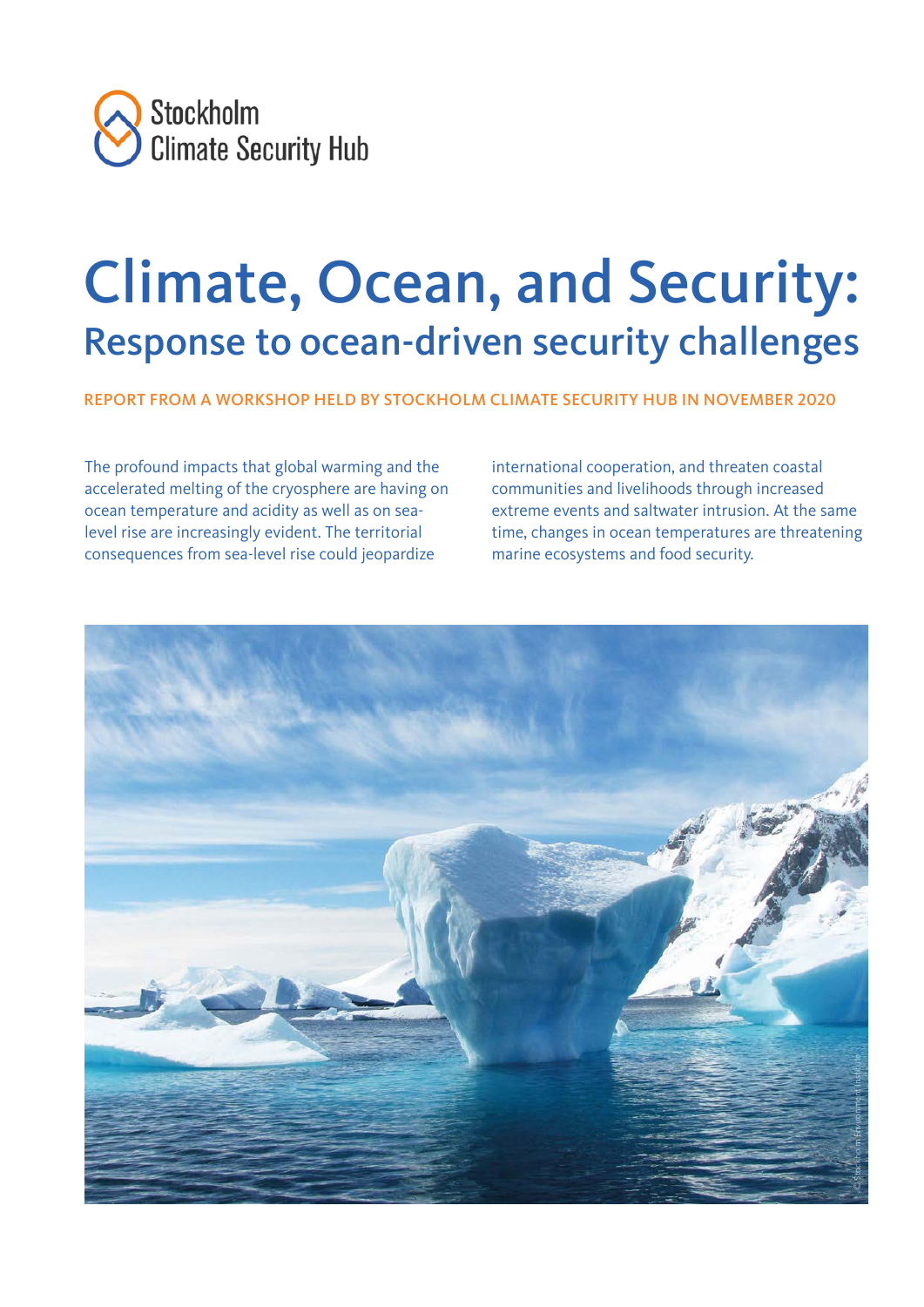On 6 November 2020, the Stockholm Climate Security Hub organized a science-policy workshop for invited experts and agents of change on the links between climate change, ocean, and security. In cooperation with the Swedish Agency for Marine and Water Management (SWAM) and the Ministry for Foreign Affairs of Sweden (MFA), the workshop brought together key scientists and decision makers from northern Europe to present the latest research in the topic and to discuss how policy based on science could help to address global oceanrelated security challenges driven by climate change.

The aim of the workshop was to bring forward existing evidence, flag knowledge gaps, and discuss adaptation and mitigation strategies that different countries and regions are putting in place to deal with the challenges posed by climate-induced security in and by the ocean.

The workshop explored the knowledge needs and the response on two fronts:

- 1. Consequences from sea-level rise on coastal landscapes and communities; and
- 2. Consequences from sea-level rise and warmer temperatures on marine territorial delimitations and resource security.

The workshop was organized by the Stockholm Climate Security Hub, which is represented by four organizations: the Stockholm Environment Institute (SEI), Stockholm International Peace Research Institute (SIPRI), Stockholm International Water Institute (SIWI), and Stockholm Resilience Centre (SRC). The workshop was facilitated by Karina Barquet (SEI) and Mats Eriksson (SIWI).

# What challenges are we talking about?

While there is an array of potential security implications from climate change, the dialogue focused on exploring the consequences on coastal landscapes and communities, food webs, and marine territorial delimitations. And you guessed it right – it is all connected. But we knew that already; what you might not know is how it is all connected.

**Jochen Hinkel** – head of Adaptation and Social Learning at the Global Climate Forum and one of the authors of the Intergovernmental Panel on Climate Change (IPCC) report on the ocean and cryosphere – explained that while we know there is a possibility of seeing catastrophic sea-level rise, we do not know exactly how processes such as ice sheets will melt and how that in turn will affect sea level. What we can surely expect is that much suffering in societies will take place during this century. And this suffering will be uneven. We can already see that richer urban centres have coastal defences, but poorer rural coastal areas will increasingly experience more human security challenges as their livelihoods will be affected. For small island states and the 70 per cent of the most climate-vulnerable countries that also happen to be among the most politically fragile countries, this is bound to be a matter of state and collective security.

Take Bangladesh as an example, a country experiencing multiple types of vulnerability, not only linked to climate change but also to political risks, rapid urbanization, and high rates of poverty and inequality, as well as to displacement and migration. Here, climate

### What do we mean by security?

There are different understandings of the concept, but three types of security were mentioned by Karina Barquet, SEI:

- **Collective security** is the cooperation of several countries in an alliance to strengthen the security of each. International security issues place demands that no national security apparatus has the capacity to handle on its own and, as such, call for the cooperation of states and international organizations. The referent object is the international or global arena.
- **National security** is the ability of a state to cater for the protection and defence of its citizenry to military and non-military threats. The referent objects here are nation states and their territories.
- **Human security:** the referent object is at the human rather than the national level, as in traditional security studies. Human security has a people-centred and multidisciplinary understanding of security and the referent object is the individual or household level, or the impacts that an issue can have on humans.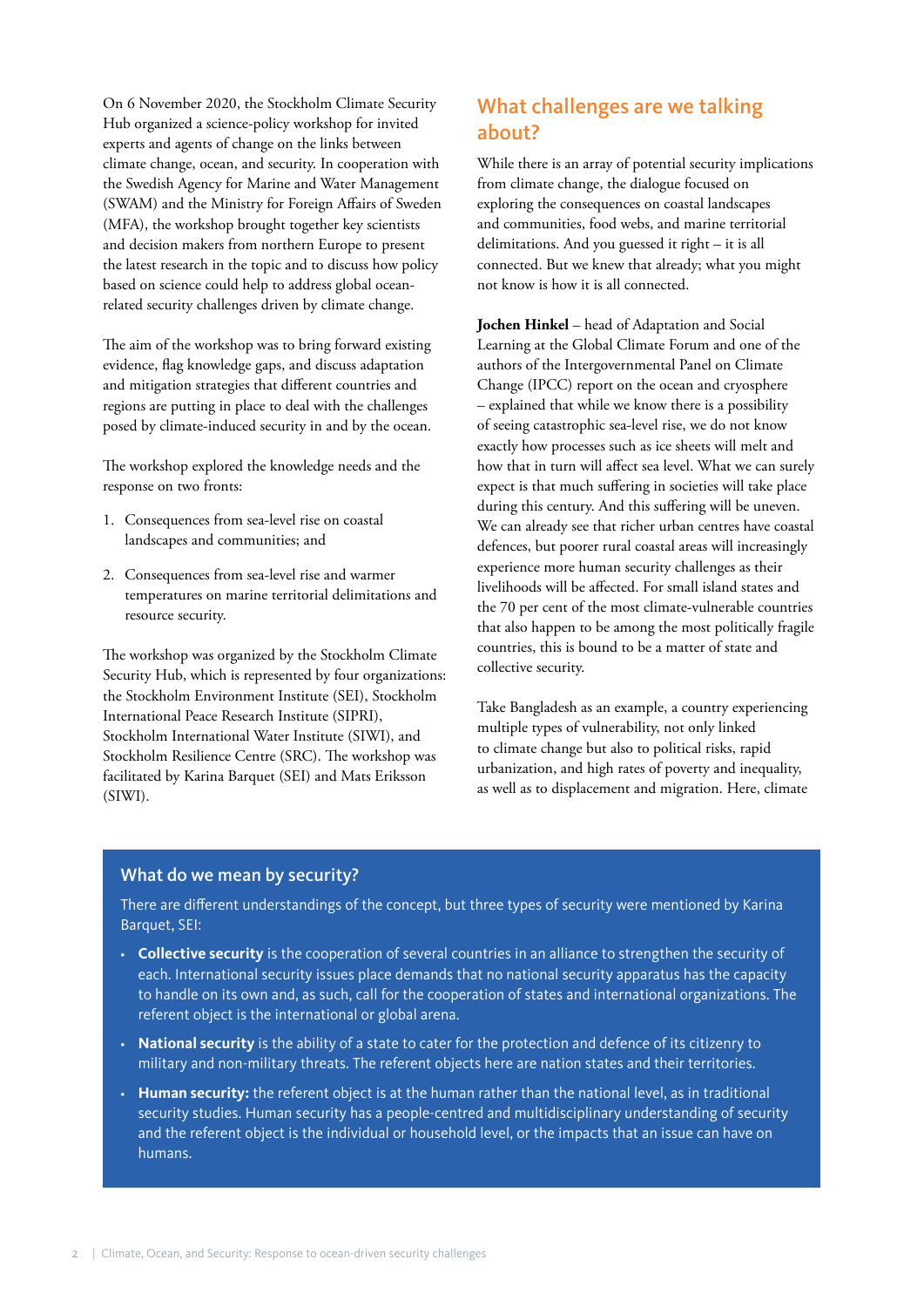impacts on oceans and coasts – largely manifesting in the form of sea-level rise, saltwater intrusion, and changes in ocean temperatures – can have security implications because they will result in the loss of land and livelihoods. In turn, this can lead to massive displacement and forced migration, which can increase the risk of tension and conflict in receiving areas, explained **Beatrice Mosello**, senior advisor at Adelphi. In Bangladesh, a projected one-metre sea-level rise by 2100 would mean that 18 per cent of the country's land could be wiped out, potentially creating 25 million refugees. Saline intrusion has already reached 26 per cent of Bangladesh's land mass and is set to increase to 55 per cent by 2050, resulting in the loss of arable land and crops. In a country where 44 per cent of the population is dependent on agriculture, this can have dramatic consequences in terms of food and income insecurity.

But nowhere is the connection between climate, marine ecosystems, and security clearer than in food webs. Professor **Anna Gårdmark** from the Swedish University of Agricultural Sciences showed how, due to warming, oceans now also contain less oxygen, while acidity has increased by over 25 per cent since pre-industrial times. Warmer seas are in turn altering food webs by causing shifts in population structures that favour smaller individuals and put the large predators at risk of collapse. The alteration of food webs is, all in all, lowering global fishery production, but we can also observe regional differences in the forecasted effects on production. Consider the map in Figure 1.

The red areas are going to see decreases in primary fish production (in terms of maximum catch potential) while the blue areas will experience increases (notice how the blue areas are in the higher latitudes). The red areas coincide with the world's most populated areas, which also have large forecasted demographic increases, explained Gårdmark. The future overall decline and increasing regional differences are thus likely to risk both food security and increased stress on international agreements. Warmer oceans are already impacting global fish markets and local fish industries, on which millions of people globally depend for survival.

Fisheries are not only being affected by temperature and acidity levels. Fisheries – as an economic sector – are bound to become a source of concern for coastal countries globally due to sea-level rise. Now, you might be wondering how these two things are connected. **Clive Schofield**, head of research at the World Maritime University–Sasakawa Global Ocean Institute, guided us through the process of how sealevel rise will impact coastal baselines, maritime limits, and boundaries. Coastal baselines are the international legal representations of the land/sea interface at the coast, which are fundamental to determining the extent of the sea that comes under the jurisdiction of each coastal state. As rising sea levels encroach on physical coastlines, they are also potentially impacting legal baselines, inundating parts of the coast and therefore leading to the loss of land territory as well as shifting the maritime limits inland, and impacting the extent of, for example, Exclusive Economic Zones (EEZ). Countries



Figure 1. Percentage change in maximum catch potential until 2050 under global warming (the RCP8.5 scenario). Source: FAO (2018). Impacts of Climate Change on Fisheries and Aquaculture. Fisheries and Aquaculture Technical Paper 627. Rome: Food and Agriculture Organization of the United Nations.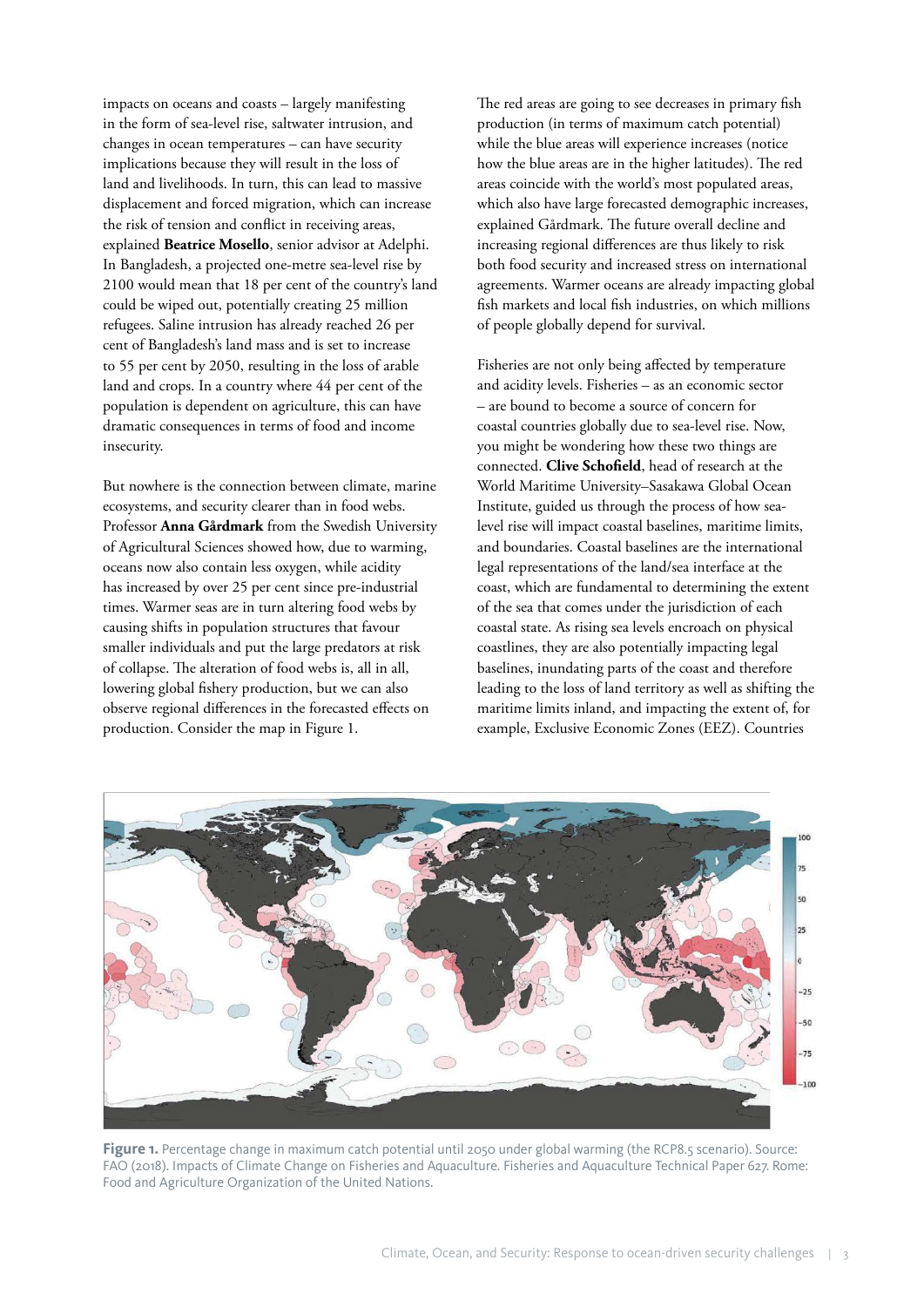

Figure 2. Where coastal states or islands have overlapping EEZs. Image produced by Schofield and Arsana based on the International Hydrographic Organization's Technical Aspects of the Law of the Sea (TALOS) Manual (fifth edition, 2014). This overlapping is a well-known situation for Pacific nations where sea-level rise is not only threatening land mass but also questioning the extent of maritime claims and the delimitation of maritime boundaries, and thus the right over valuable marine resources.

have the exclusive right to manage and use all natural resources within their EEZ, including fish, minerals, oil, and natural gas. EEZs cover about 39 per cent of the ocean's surface and account for more than 95 per cent of the global marine fish catch. So you could say they are pretty important, especially for instance to small islands but profoundly to large-ocean developing states. As if sea-level rise was not worrisome enough, a lot of the maritime boundaries between countries are not yet defined. In fact, only just over half of the world's 512 potential maritime boundaries have been even partially settled. What does this mean? The combination of sealevel rise with unsolved jurisdictions could be potentially explosive and therefore deserves attention.

If there is one region of the world that is well acquainted with the threats from sea-level rise, it is the Pacific region. His Excellency **Andrew Jenks**, New Zealand's ambassador to Sweden, Norway, Denmark, Finland, and Iceland, noted how, for low-lying countries and atolls, the consequences of sea-level rise could be severe. States with very small land masses might be converted into uninhabitable islands. For instance, the islands of Fiji and Tarawa are already under direct threat from sea-level rise. And just to put the problem into more perspective, small island development states (SIDS) are not insignificant dots

on the map. They are home to 65 million people who are already at risk. For SIDS, "maritime zones are of fundamental importance…they define many local societies," Jenks said. "For some of these countries, revenues from fish stocks constitute a significant part of their budgets and food systems."

## So what options are there for dealing with these challenges?

Despite the bleak scenario described above, our speakers and workshop participants highlighted concrete research directions and policy actions that provide a glimpse of hope.

Mitigation and adaptation will not stop climate change but can dampen its impacts. But mitigating and adapting will cost us, which means it is important to assess where interventions might be most effective, explained **Jochen Hinkel**. Figure 3 gives results from a study he carried out in 2019, which shows that mitigation efforts could concentrate on 13 per cent of the world's coasts, inhabited by 90 per cent of the global coastal population. But can we afford this? And, more importantly, who can afford mitigation? Hinkel warns that ensuring security against climate change will increasingly be a matter of wealth. We can thus expect an even more divided world with a sea-level rise of 0.4–2m during the 21st century.

The impacts of sea-level rise on coastlines also places ownership of marine resources at risk. As previously explained, baselines – which follow the water line around the coast – define maritime boundaries. But a move inwards with the shifting coastlines – and if certain base points established by outer islands were to disappear altogether due to sea-level rise – puts many coastal states and islands at risk of losing their marine territories, explained **Jenks**. "The concern in our [Pacific] region is that other states may challenge maritime boundaries of coastal states, due to sea-level rise", especially in places with already overlapping claims, as shown in Figure 2. So what options do we have? **Schofield** outlined some of the potential legal responses. Option A, as seen in Figure 4, is to freeze the baselines (and limits), which in practice would expand internal waters. Option B is to freeze the outer limits and expand the territorial sea limit. Finally, option C is to freeze the outer limits and expand the EEZ limits. While there are pros and cons with each option, it is increasingly clear, particularly through the practice of Pacific island states, that fixing baselines, limits of maritime zones, and maritime boundaries is the favoured option. However, if baselines and maritime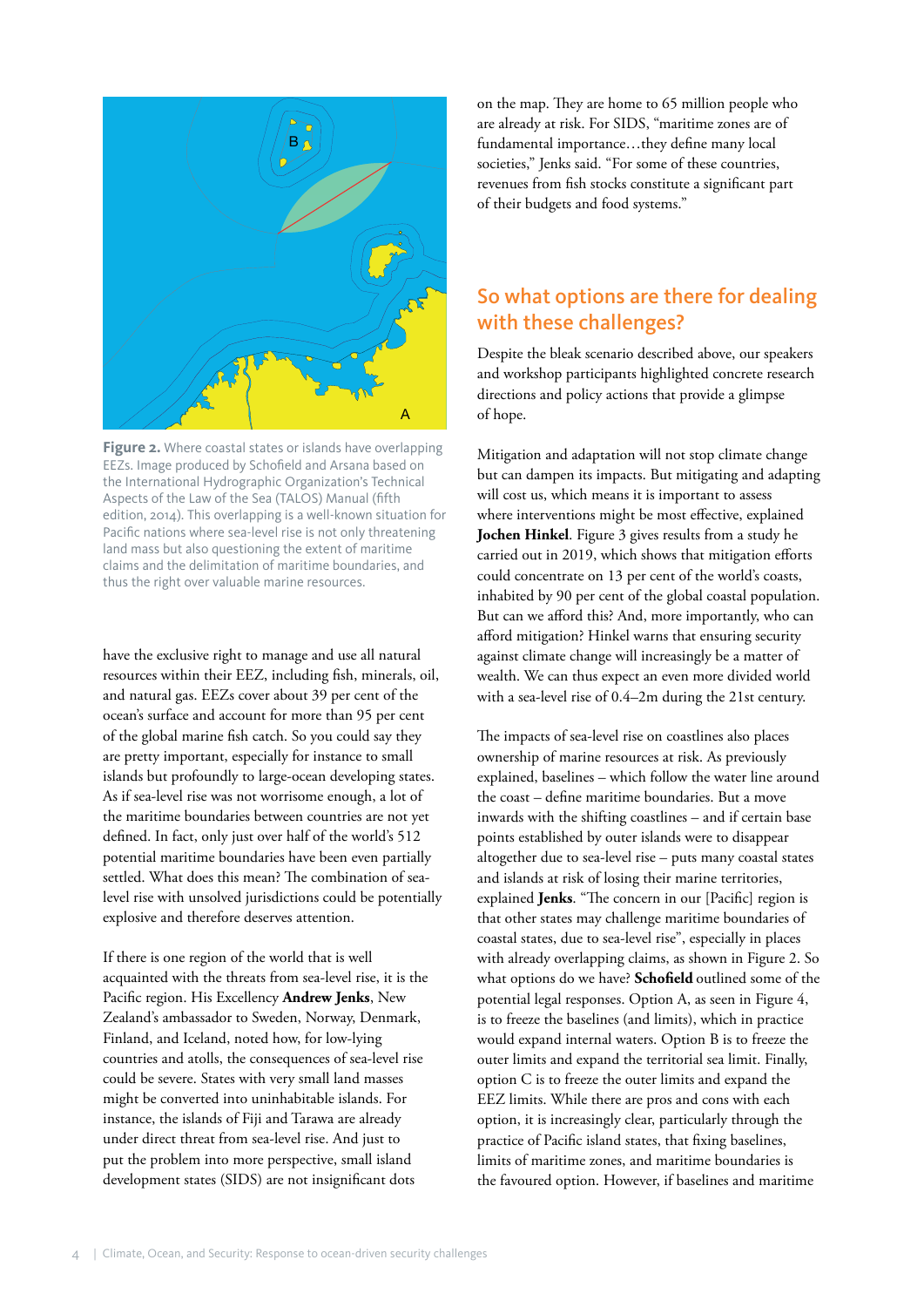#### **ECONOMIC EFFICIENCY**

13% of the coastline = 90% of coastal population



Figure 3. Coastal areas where mitigation and adaptation measures could be more cost-efficient in terms of net present value (NPV, in green). Figure courtesy of Jochen Hinkel.

limits were fixed, as suggested in each of the three scenarios, this would depart from the praxis in the law of the sea. In other words, maritime limits and boundaries have historically been established based on land territory and the physical reality of the coastline, in line with the legal maxim that "the land dominates the sea", but fixing maritime limits and boundaries would increasingly mean a disconnect between them and the actual location of the coast, arguably meaning that the land no longer dominated the sea.

Climate change is not a concern only for Pacific islands. The North and Baltic Seas are some of the fastestwarming large marine ecosystems, explained **Ingela Isaksson**, senior advisor at the international unit of SWAM. The challenges in this region have been met with tools for cooperation for improved marine spatial planning (MSP). These tools are based on extensive stakeholder dialogue among the region's countries to build scenarios of the future. MSP integrates data on the latest climate models; the presence and absence of key species today, using historical reference data; and predictions for future species distribution given the projected change in structuring factors. Salinity, temperature, and nutrients are also included in the scenarios, explained Isaksson.

Indeed, regional cooperation for shared resources and phenomena that span borders – like fish, water temperature, and the level of the sea – seems to be the way to go when it comes to addressing marine insecurities and opportunities. An example of this is the Commission for the Conservation of Antarctic Marine Living Resources (CCAMLR), which turns 40 years in 2021. CCAMLR has 26 member states, including the European Union. The sudden ocean changes and the Antarctic ice sheet play a very important role in the global ecosystem, explained **Jakob Granit**, SWAM director general and the new chair of CCAMLR. "Over the past years, we have seen significant events, including 20 degrees Celsius in Antarctica and large calving of icebergs. These events are happening much more rapidly than we previously have seen", explained Granit. To improve our understanding of the impacts that climate change will have on the ocean globally, it is crucial to continue carrying out research in cooperation with all other members. CCAMLR has been, and will continue to be, an important vehicle for this.

Sweden is not only playing an important role in the Antarctic. The country's official stance has also been that of continually raising the level of ambition in international cooperation by incorporating conflict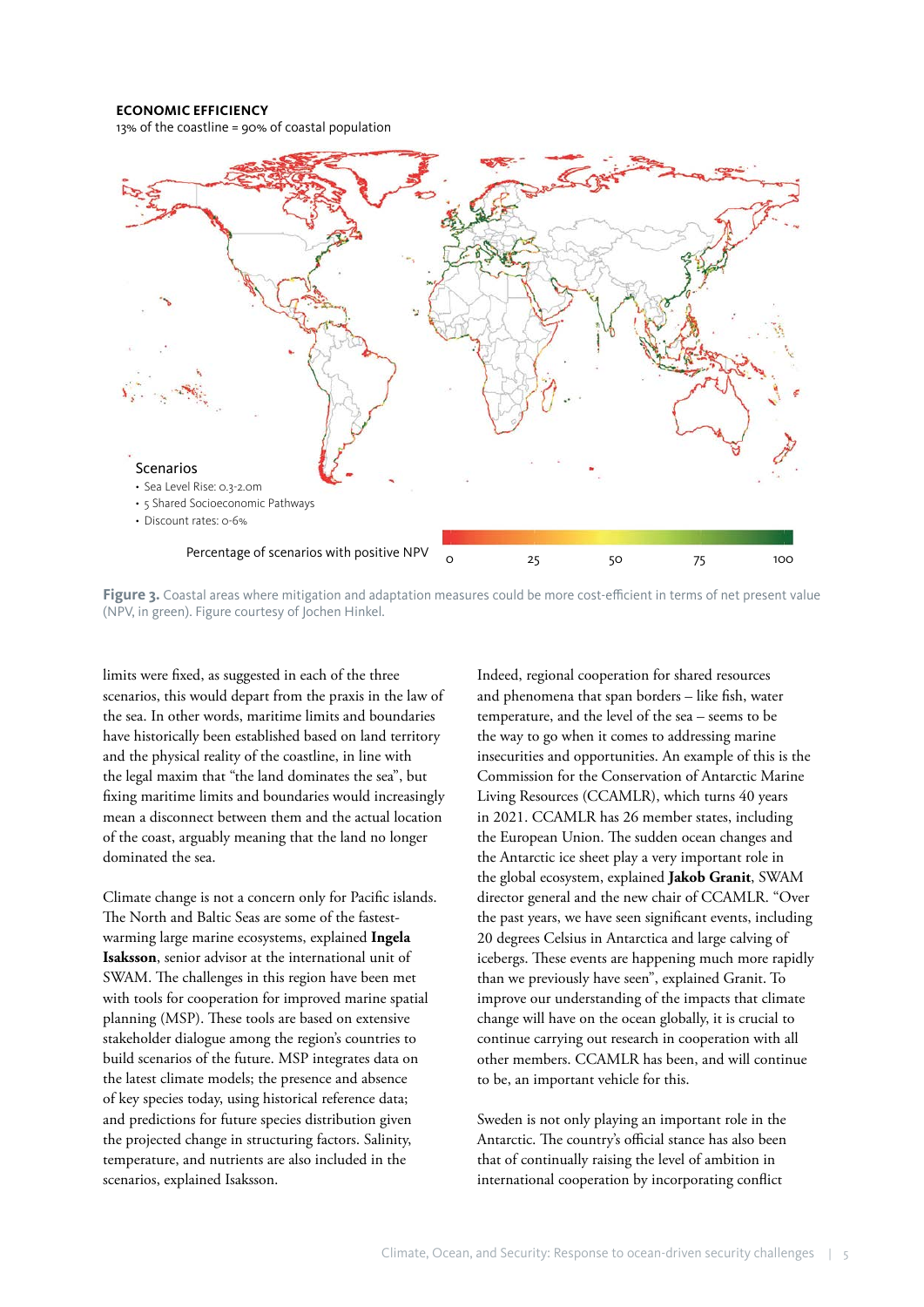#### **A: FREEZING BASELINES**



## **B: FREEZING OUTER LIMITS: TERRITORIAL SEA**



## **C: FREEZING OUTER LIMITS: EEZ**



Figure 4. Potential legal responses to sea-level rise may require freezing maritime baselines, limits, and boundaries to prevent countries from losing jurisdiction over their maritime areas. Option A entails freezing the baselines along the coast and therefore all maritime zones measured from them. Option B suggests freezing the limits of the territorial sea. Option C would freeze the limits of EEZ. Figures provided by Schofield and Arsana.